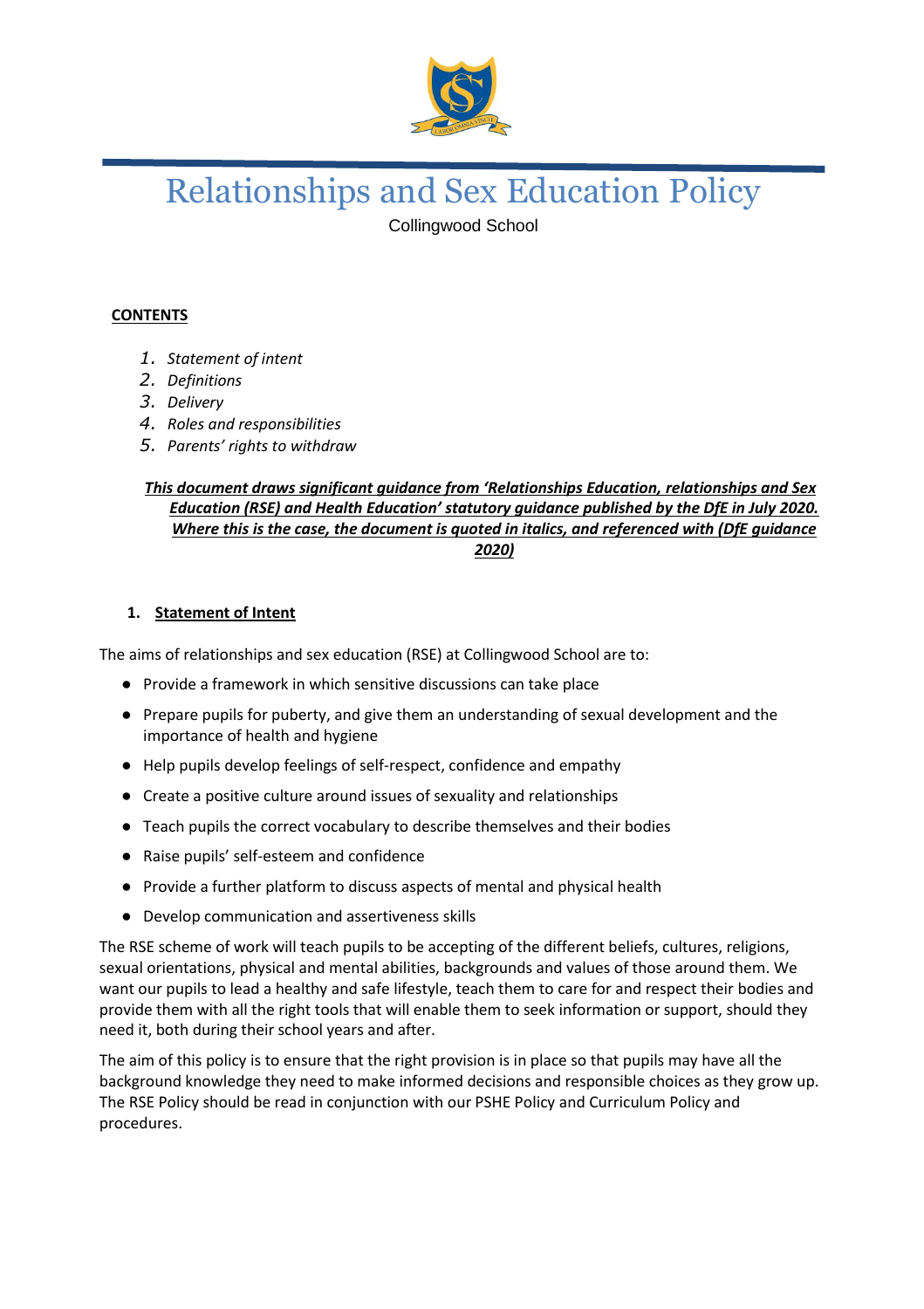

## **2. Definition**

RSE is about the emotional, social and cultural development of pupils, and involves learning about relationships, sexual health, sexuality, healthy lifestyles, diversity and personal identity.

RSE involves a combination of sharing information and exploring issues and values.

#### **RSE is not about the promotion of sexual activity**.

### **3. Delivery**

#### Guidance states that

*The focus in primary school should be on teaching the fundamental building blocks and characteristics of positive relationships, with particular reference to friendships, family relationships, and relationships with other children and with adults. (DfE guidance 2020)*

RSE is taught within the personal, social, health and economic (PSHE) education curriculum. Biological aspects of RSE are taught within the Science curriculum, and other aspects may be included in Religious Education (RE).

Most importantly, the content of Relationships and Sex Education should match the age and maturity of the pupils involved and at EYFS, KS1 and KS2 include:

#### Attitudes and Values

- Valuing and respecting others and ourselves;
- Valuing and respecting healthy personal relationships, including between friends, families and others;
- Developing an understanding of the value of family life and an appreciation of the many different types of family;
- Recognising the importance of pursuing a healthy lifestyle and keeping others and ourselves safe.

#### Knowledge and Understanding

- Recognising and naming parts of the body;
- Describing the reproductive system and childbirth;
- Developing and understanding of the physical and emotional aspects of puberty;
- Developing and understanding of behaviour that carries risks;
- Providing opportunities for pupils to ask questions and clarify misinformation.

#### Personal and Social Skills

- Developing skills in talking, listening and thinking about feelings and relationships;
- Enabling pupils to identify and seek help and support;
- Developing pupils abilities to make informed decisions, manage their relationships and in the future lead sexually fulfilling and healthy lives.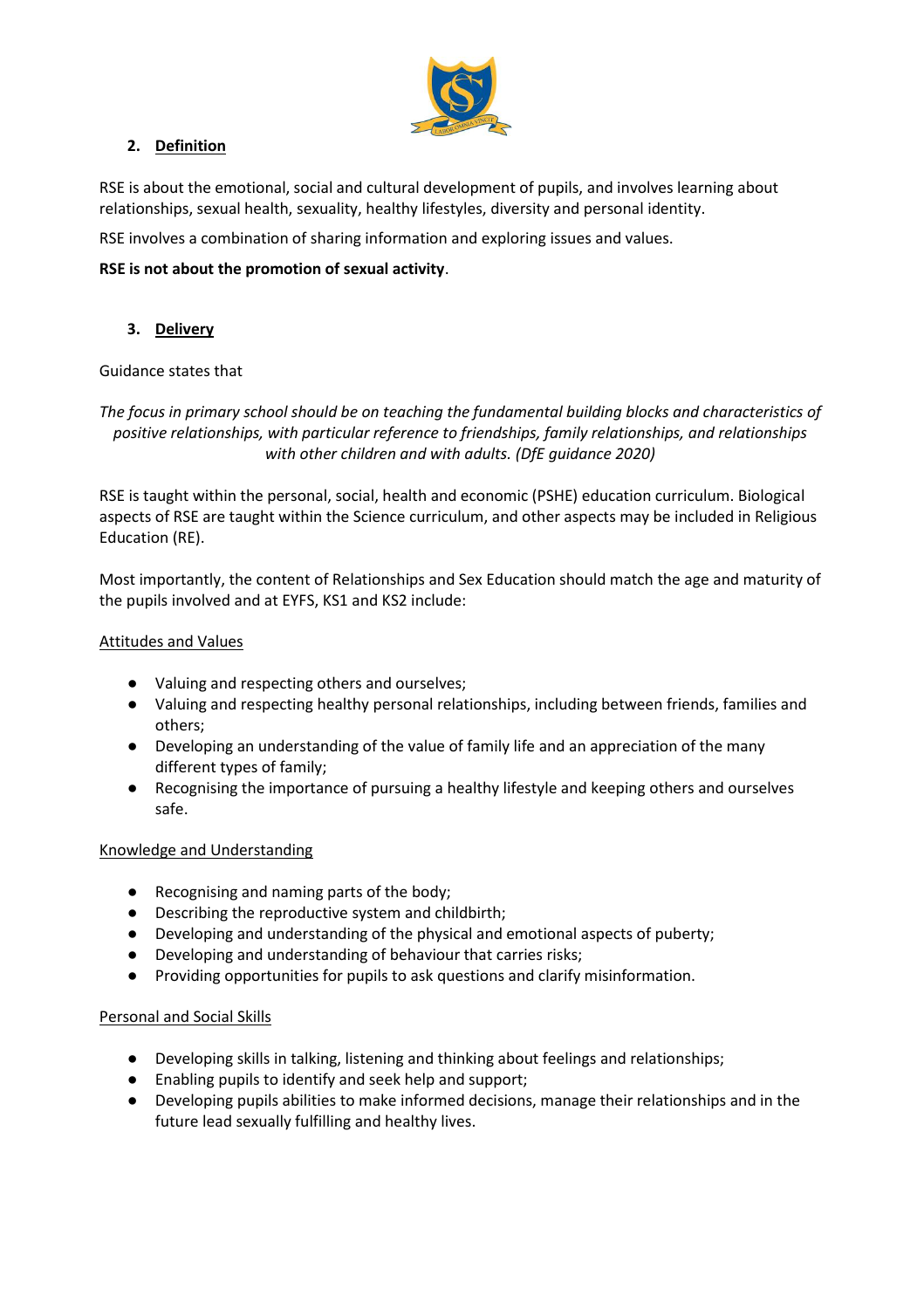

### **Terminology**

Pupils will be taught the anatomically correct names for body parts, but slang or everyday terms used in certain social circles will be discussed; this will surround discussion about what is and is not acceptable language to use.

### **Establishing a safe learning environment and dealing with difficult questions**

Teaching staff will use a range of strategies to deliver RSE but will focus on active and experiential learning techniques. This will enable pupil participation and involvement in their learning and develop pupil's confidence in talking, listening and thinking about relationships and sex. These techniques include:

- Establishing ground rules with pupils as in all aspects of PSHE a set of ground rules helps create a safe environment;
- Using 'distancing' techniques (talking about things in general, rather than personal, terms)
- Knowing how to deal with unexpected questions or comments from pupils;
- Encouraging reflection.
- an anonymous question box; this will enable pupils to feel more comfortable to ask questions without being identified
- making the classroom a 'cone of silence'; this means that whatever is discussed in the classroom stays in the classroom and should not be brought up at any other time. We hope this will give pupils the sense that they are in a safe zone to speak freely about relationships and sex.

In all PSHE and RSE sessions, teachers will ensure that a safe learning environment is established. A set of ground rules will provide boundaries over what is appropriate and not appropriate and about how to respond to unexpected, embarrassing questions or comments from pupils in a whole-class situation. Guidance for teachers is as follows:

- If a question is of a personal nature, remind the pupil of the ground rule: 'No-one has to answer personal questions';
- If a teacher or member of staff does not know or is unsure of an answer, they will say so and explain that they will get back to the pupil later (and try to specify when);
- Colleagues can always be consulted for support. It may be appropriate (having agreed with the pupil) to liaise with parent/carers.
- Lengthy or complicated responses are not usually necessary, a simple and concrete piece of information offers clarity and may avoid confusion, for example, 'At the moment we are looking at 'X', in Year 4 you will look at 'Y' in more detail.'
- Recognise different views are held, for example, about contraception;
- Place within the context of the schools RSE curriculum past and in the future;
- If a question is very explicit; it seems too old for a pupil; or inappropriate for a whole class session, acknowledge the question and, if teacher and pupil are concerned are comfortable with this, arrange to respond later, on an individual basis;
- If a pupil needs further support, s/he could be referred to the GP, helpline or outside agency;
- If there are concerns about sexual abuse, follow the school's child protection procedures.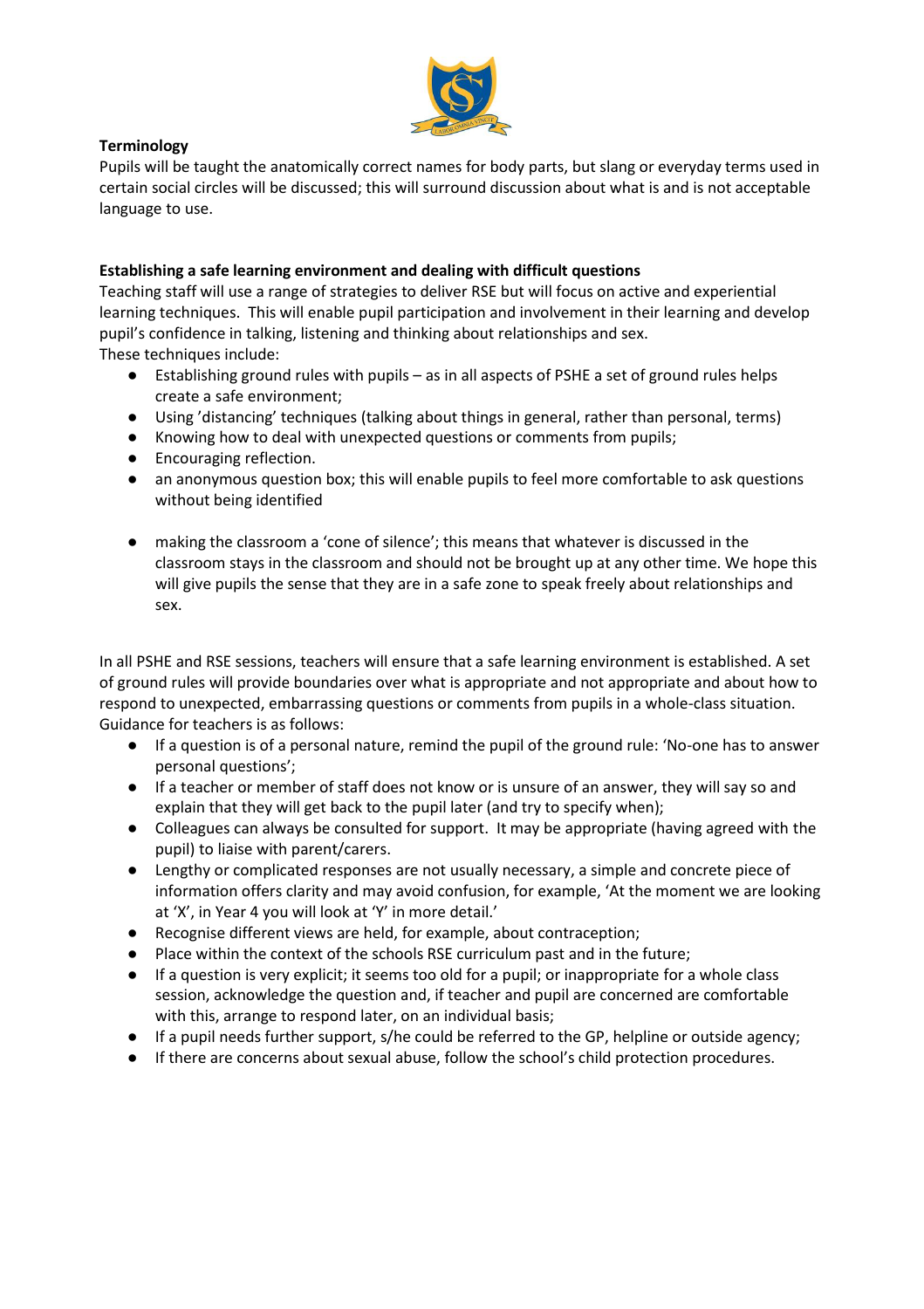

### **Sex Education Content**

Guidance states that

*"Sex education is not compulsory in primary schools" (DfE Guidance 2020)*

However, the school recognises the responsibility it has in preparing children for adolescence. Science and PSHE content cover areas relating to stages of growth in humans (including puberty), as well as life cycles and reproduction on plants and animals. In addition to this, as stated, the school takes the recommendation below that;

*It is important that the transition phase before moving to secondary school supports pupils' ongoing emotional and physical development effectively. The Department continues to recommend therefore that all primary schools should have a sex education programme tailored to the age and the physical and emotional maturity of the pupils. It should ensure that both boys and girls are prepared for the changes that adolescence brings… (DfE Guidance 2020)*

To achieve this, the school delivers additional Sex Education lessons to Year 6 pupils. The content for these is designed to address misconception that arise at this time in a child's life, as suggested in the guidance…

*Primary-age pupils will often ask their teachers or other adults questions pertaining to sex or sexuality which go beyond what is set out for Relationships Education. The school's policy should cover how the school handles such questions. Given ease of access to the internet, children whose questions go unanswered may turn to inappropriate sources of information. (DfE Guidance 2020)*

These lessons centre largely around the reproductive system content associated with Key Stage 3 Science, as well as covering menstruation specifically for both genders. Sessions take place in both gender-separated groups, and as a whole class. Furthermore, children will have scope to pose questions which may or may not be answered at the discretion of the teacher delivering the sessions.

This content will be shared with parents prior to the lessons taking place in the Summer Term, and parents are invited to state areas they do not wish to be discussed, or similarly may opt to withdraw the child (see below for further information)

#### 4. **Roles and Responsibilities**

#### **The Governing Board**

The governing board of ILG will approve the RSE policy, and hold the headteacher to account for its implementation.

#### **The Headteacher**

The headteacher is responsible for ensuring that RSE is taught consistently across the school, and for managing requests to withdraw pupils from components of RSE.

#### **Staff**

Staff are responsible for:

- Delivering RSE in a sensitive way
- Modelling positive attitudes to RSE